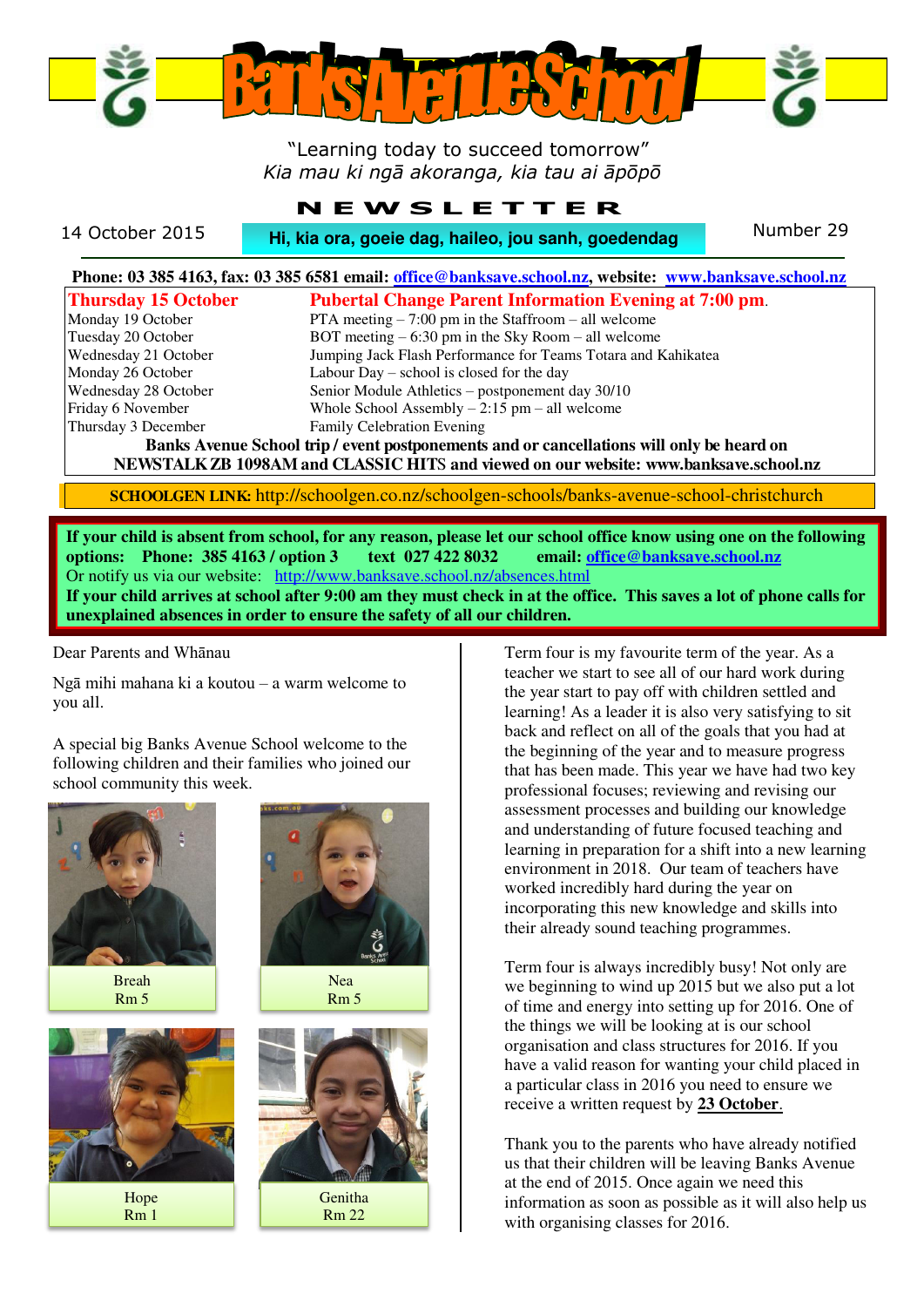On **Thursday 3 December** we are planning another Family Celebration Evening. This will be the chance for families to come down and have a picnic dinner, look through classes and see some of our groups perform. Last year we had a beautiful evening so we hope for the same this year. Put this date in your diary; there will be more information coming home later.

## **Congratulations Josh**

Late last term we learned that Josh Emmett from

Room 27 has been awarded the Principal's Scholarship for Chisnallwood Intermediate School for 2016. Josh is a talented hard-working allrounder so we were thrilled to hear of his success. Well done Josh!



## **Gentle Reminders Sun hats**

No hat- No play. All children should now be wearing their school uniform hats during break times. These can be purchased from The Warehouse.

## **Absences**

PLEASE make sure you contact us if your child is going to be away for any reason. It takes our office ladies hours every week contacting parents to find out where children are; this time could be much better spent.

#### **Shakeout – Earthquake drill**

On Thursday there is a national earthquake awareness initiative called **Shakeout.** At 9:15 am classes across the country will be stopping, dropping and holding. We intend to keep our participation low key so we don't alarm children.

**With much sadness in our hearts we have bid farewell to one of our beautiful parents, Bronwyn Reid. Much loved wife of our Board Chair, Aaron and cherished mum of Casey.** 

**Bronwyn died suddenly at home on Wednesday 30 September.** 

**When tragedy strikes, we coral the wagons and provide much needed love and support.** 

**Aaron and Casey, we are here for you.** 



## **Mental Health: Pay it forward**

Last week was mental health week. The theme this year was GIVE - Give your time – te wā ki a koe, your words – ō kupu, your presence – ko koe tonu. Improving wellbeing is important for everyone. People are often surprised to find that doing little things like giving up your seat on the bus can have a lasting impact on your mood and sense of wellbeing. As well as volunteering, small everyday acts of giving can have a big impact, such as letting someone else in front of you in line at the supermarket, smiling at strangers, complimenting a friend. When we give we feel happier, feel more positive about life and other people, and are more likely to trust and cooperate with others. Not only that, but when you give you inspire others to behave generously – they pay it forward. This term at school we will continue our focus on kind words kind actions but it is also something families can discuss and focus on as well.



## **Basketball**

Abby Savage is entering a Year 3 basketball team this term in an after school weekly tournament at Cowles Stadium. Any interested children should have received a permission form today. As we can only have eight children in a team it will be first in first served. Thanks Abby for giving up your Thursday afternoons to supervise this initiative.

#### **Farewell Mrs Roycroft**

Chelsea Roycroft teaches in Room 1. Next week will be her last week as she will be on maternity leave for the next three terms. We wish Chelsea





and her family all the best with their new arrival and look forward to her returning to Banks Avenue School later in 2016. We welcome Julie Wolbers back to Banks Avenue School. Julie will be

teaching in Room 1 until the end of the year.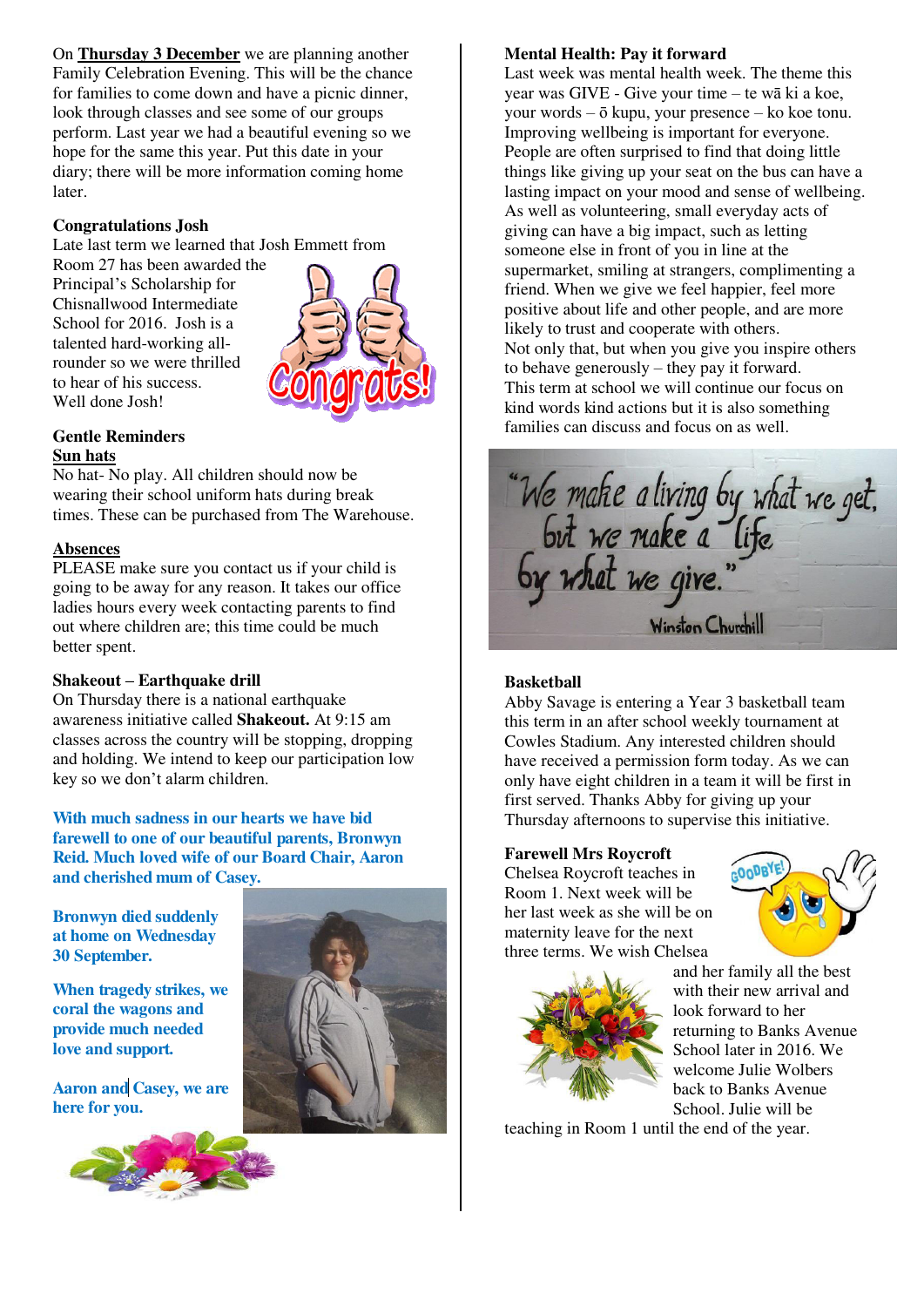# **Teacher Aides**

Sometimes parents wonder and comment on who many of the other adults are, that they see in classes or around the school. We are very fortunate that we have several talented and caring teacher aides who support our children. Sometimes teacher aides work with individual children on particular programmes but quite often they are attached to a class to help in general. As we move into more collaborative teaching practices, it will become more important to have quality teacher aides supporting in classes. You may also see teacher aides in the playground either helping run or oversee games or supporting in a duty roll. We really value our support staff and appreciate their versatility and flexibility.

# **Playground audit:**

A playground audit is currently taking place here. As part of this process we are seeking views from a number of people, i.e., our students, duty teachers,

support staff, the Board of Trustees and you, our parents. Your feedback will help inform the future direction of our playground and what we might need to consider doing, in order, for our children to play here more wisely and creatively.



Please complete and return the attached survey to the

school office by Wednesday 21st October or complete it online at:

[http://www.banksave.school.nz/playground](http://www.banksave.school.nz/playground-survey.html)[survey.html](http://www.banksave.school.nz/playground-survey.html) 

**JUMPING JACK FLASH PERFORMANCE New Zealand Playhouse Team Totara & Team Kahikatea Wednesday 21 October \$4.50 per child. Forms went home at the end of last term. Money due in this Friday 16 October. Don't leave it to the last minute. Contact Tricia or Colleen if you need support.**

# **SCHOOL PHOTOGRAPHS**

# **Class, individual and group "proof photograph" order forms are coming home this week**

Please follow the directions for ordering as per the

order envelope received with "proof photograph". **Please do not remove the small thumbnail photograph** of your child which is attached to the order form as this is what Heritage use to identify your child's photograph. A digital file option for an extra \$10.00 is also available. Do not forget to put your email address on the order form.



## **Last day to place your orders is Friday 30 October 2015.**

Please put your orders in the drop box in the office. Orders and money are processed by Heritage Productions Ltd so please ensure that you put the correct details on the envelope and that the correct money is enclosed. Cheques are to be made out to Heritage Productions Ltd. **Eftpos is not available at the school office for payment of photograph orders.** 

**Please note that the Kapahaka, Shirley District Music Festival Choir, Kids for Kids Choir and Dudley group photographs are not named and do not have an order envelope with them. The photographs are available to view in the office reception area. Please ensure to order the correct Choir group.** 

**Please put the correct money in an envelope with Heritage Productions on the outside, with group required and child's name and room number. These photographs are \$10.00 each.** 

PROOFS have not yet been proof read by our staff, so any errors will be picked up and advised to Heritage before the final print. If you do notice any errors in spelling please do not hesitate to let us know.



Well done Holly Room 20 and Josh Room 27 and Reese Room 26 who have each achieved their Bronze Pride in Achievement Award.

Well done!